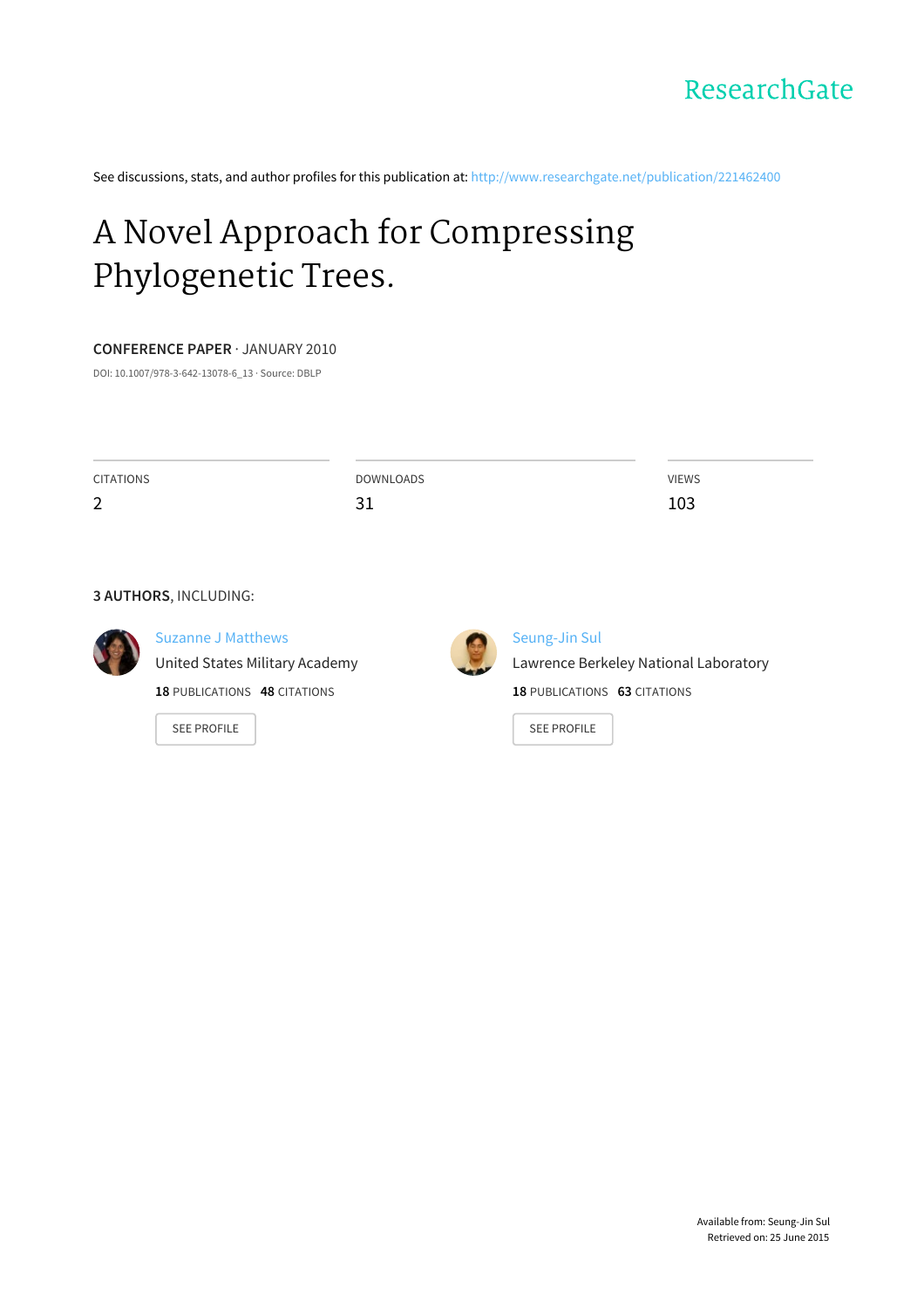# **A Novel Approach for Compressing Phylogenetic Trees**

Suzanne J. Matthews, Seung-Jin Sul, and Tiffani L. Williams

Texas A&M University, College Station TX 77843, USA *{*sjm,sulsj,tlw*}*@cse.tamu.edu

**Abstract.** Phylogenetic trees are tree structures that depict relationships between organisms. Popular analysis techniques often produce large collections of candidate trees, which are expensive to store. We introduce TreeZip, a novel algorithm to compress phylogenetic trees based on their shared evolutionary relationships. We evaluate TreeZip's performance on fourteen tree collections ranging from 2*,* 505 trees on 328 taxa to 150*,* 000 trees on 525 taxa corresponding to 0.6 MB to 434 MB in storage. Our results show that TreeZip is very effective, typically compressing a tree file to less than 2% of its original size. When coupled with standard compression methods such as 7zip, TreeZip can compress a file to less than 1% of its original size. Our results strongly suggest that TreeZip is very effective at compressing phylogenetic trees, which allows for easier exchange of data with colleagues around the world.

# **1 Introduction**

Phylogenetics is concerned with reconstructing the evolutionary history (or family tree) for a set of organisms. An understanding of evolutionary mechanisms and relationships is at the heart of modern pharmaceutical research for drug discovery. It is also helping researchers understand (and defend against) rapidly mutating viruses such as HIV, and is the basis of genetically enhanced organisms. Typically, the evolutionary history for these organisms (or taxa) is depicted as a binary tree, where the taxa are the leaves of the tree and the edges represent the evolutionary relationships between the taxa (see Figure 1). To reconstruct a phylogenetic tree, the most popular techniques (such as MrBayes [5]) often return tens to hundreds of thousands of trees that represent equally-plausible hypotheses for how the taxa evolved from a common ancestor. We develop a new compression algorithm called *TreeZip* that reduces the requirements over standard compression algorithms for storing large collections of evolutionary trees. Furthermore, our TreeZip algorithm allows large phylogenetic tree collections to be shared easily with colleagues around the world.

The set of all edges (or *bipartitions*) from an evolutionary tree uniquely defines that tree. However, a tree's non-trivial bipartitions (or internal edges) are of most interest. To simplify our discussion, we use the term bipartitions to refer to a tree's set of non-trivial bipartitions. In Figure 1, each tree's bipartitions are represented by vertical lines. A bipartition represents a split on an internal

M. Borodovsky et al. (Eds.): ISBRA 2010, LNBI 6053, pp. 113–124, 2010.

<sup>-</sup>c Springer-Verlag Berlin Heidelberg 2010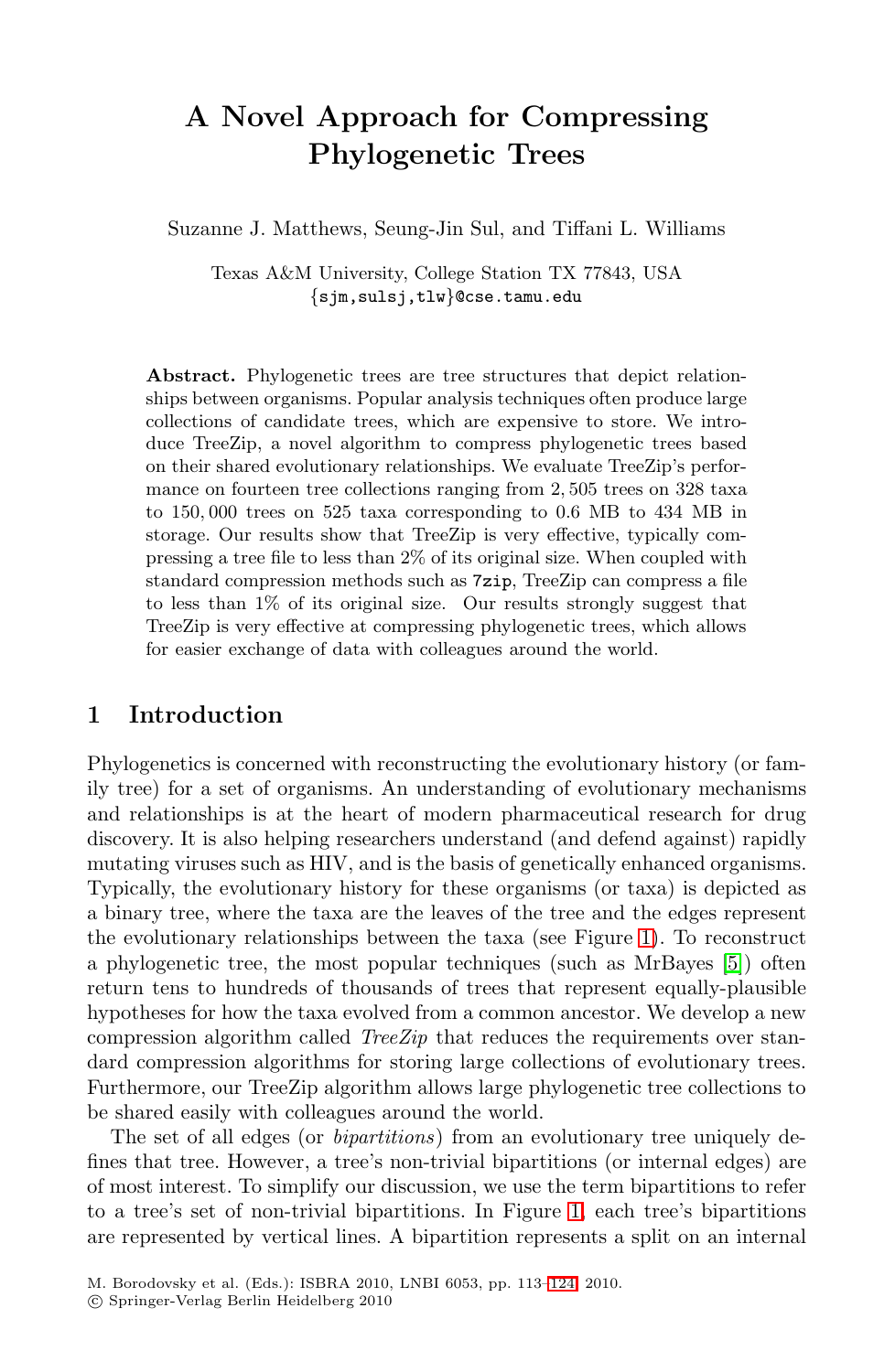#### 114 S.J. Matthews, S.J. Sul, and T.L. Williams



**Fig. 1.** A collection of six evolutionary trees on six taxa labeled *<sup>A</sup>* to *<sup>F</sup>*. For each tree, its set of bipartitions are listed.

 $T_0 = (((A,B),C), (D,(E,F)));$  $T_1$  = (((A,B),D),(C,(E,F)));  $T_2$  = (((A,B),E),(D,(C,F)));  $T_3$  = (((A,B),C),((E,F),D));  $T_4 = (((A,B),C), (F,(E,D)))$ ;  $T_5$  = (((A,B),C),(E,(F,D))); (a) Newick strings  $T_0 = (D, ((A,B),C), (E,F));$  $T_1 = (C,(D,(B,A)),(E,F));$  $T_2 = (D, ((B,A),E), (F,C));$  $T_3 = (D, (C, (B, A)), (E, F));$  $T_4 = (F, ((A,B),C), (E,D));$  $T_5 = (E, ((B,A), C), (D,F));$ (b) equivalent Newick strings

**Fig. 2.** Newick representations for the phylogenetic trees shown in Figure 1. Two different, but equivalent, Newick representations are given for each tree.

edge of the evolutionary tree that separates the taxa into two groups. A set of bipartitions uniquely defines an evolutionary tree. For example, tree  $T_0$ 's bipartitions are *AB*|*CDEF*, *ABC*|*DEF*, and *ABCD*|*EF* where the symbol '|' acts as a separator. Trees  $T_0$  and  $T_3$  are identical trees since they contain the same set of bipartitions. For a binary tree, the number of bipartitions is  $n-3$ , where *n* is the number of taxa.

The Newick format [4] is the most widely used format to store a phylogenetic tree in a file. In this format, the topology of the evolutionary tree is represented using a notation based on balanced parentheses. Consider tree  $T_0$  in Figure 1. A Newick representation of the topology of this tree is  $((A,B),C), (D,(E,F))$ ; where '; ' symbolizes the end of the Newick string. Matching pairs of parentheses symbolize internal nodes in the evolutionary tree. The Newick representation of a tree is not unique. For example, another valid Newick string for tree  $T_0$  is  $(D, ((A,B), C), (E, F))$ ;. Figure 2(a) shows the Newick tree file for the trees in Figure 1, where the Newick representation is based on the lexicographical ordering of the taxa names. Given that trees can have multiple, valid Newick strings, Figure 2(b) shows a different Newick file, where the taxa names are ordered randomly for each tree. For a given tree  $T_i$  on *n* taxa, there are  $O(2^{n-1})$ possible Newick strings to represent it.

*Our contributions.* In this paper, we introduce TreeZip, a new lossless algorithm for compressing large collections of phylogenetic trees. TreeZip requires  $O(nt)$  running time for both its compression and decompression phases, where *n* is the number of taxa and *t* is the number of trees in the collection of interest.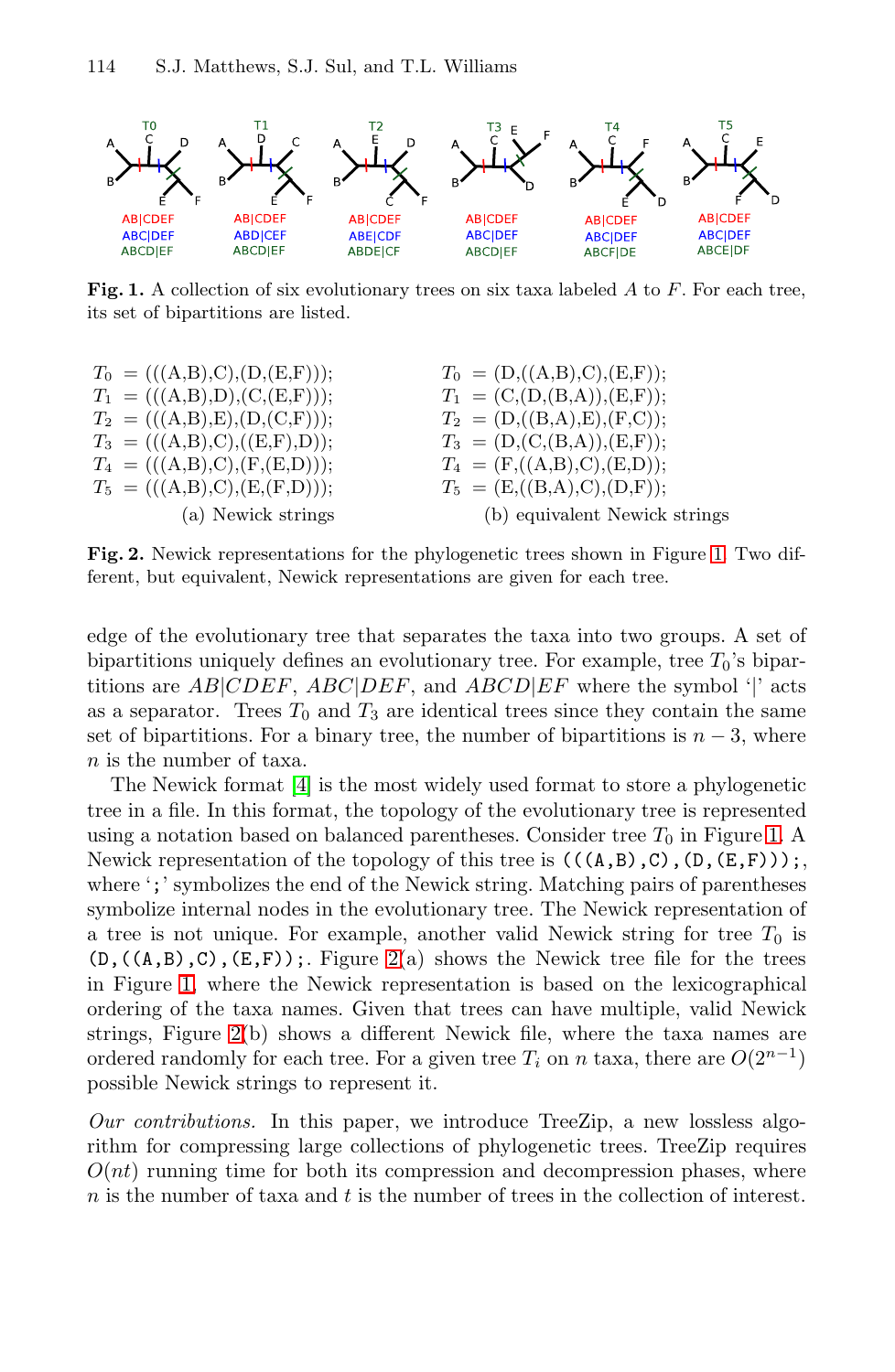Given that many of the bipartitions in a collection of phylogenetic trees are shared, the *novelty* of our TreeZip approach is storing such relationships only once in the compressed representation. TreeZip compresses a Newick file based on the *semantic* representation (i.e., tree bipartitions). General-purpose data compression techniques (e.g., gzip, bzip, and 7zip) do not know what the data (Newick file) represents beyond the ASCII string representations. Hence, there is great potential for obtaining good compression by utilizing the semantic information in a Newick file describing large collections of evolutionary trees.

TreeZip leverages two phylogenetic tree algorithms, HashCS (constructs consensus trees) [11] and HashRF (computes a topological  $t \times t$  distance matrix) [10], which use a hash table to organize the bipartitions from a collection of trees efficiently. We demonstrate the performance of our TreeZip algorithm in comparison to standard compression approaches (i.e., gzip, bzip, and 7zip) on 14 different large-scale tree collections. Our largest (smallest) tree collection consists of 150,000 (2,505) trees requiring 434 MB (0.6 MB) of storage space. Overall, our results show that the compressed TreeZip  $( .trz)$  file occupies from 0.2% to 2% of its original size, which outperforms gzip and bzip compression algorithms. When TreeZip is coupled with a standard compression algorithm, even greater compression is attained. For the datasets studied here, the best compression occurs when TreeZip compression is followed by 7zip. Hence, TreeZip is a great alternative for biologists who want to recycle the trees generated from their experiments.

*Related work.* To the best of our knowledge, the Texas Analysis of Symbolic Phylogenetic Information (TASPI) [2] [3] is the only described approached for compressing evolutionary trees. It is written in the ACL2 formal logic language, but we were unable to find an available implementation of the TASPI algorithm for direct comparison to our approach on all of our tree collections. However, we were able to obtain the collection of trees that TASPI used to evaluate their approach [2]. Section 3.1 compares the compression ratios of TreeZip to TASPI on those set of trees, but without a TASPI implementation, we were unable to compare running times.

Our TreeZip algorithm compliments and extends the work done with TASPI in several ways. While compression storage results are given, the main focus of TASPI is building a single consensus (or summary) tree from a compressed representation of the collection of trees. While TreeZip can build consensus trees (not shown here), our main focus is on compressing large collections of evolutionary trees efficiently. Since a Newick string does not give a unique representation for a phylogenetic tree (there are *O*(2*<sup>n</sup>*−<sup>1</sup>) possible Newick strings), the designers of TASPI note that their algorithm is affected by the ordering of the taxa in the Newick string. TreeZip, on the other hand, has been designed to not be impacted by different Newick strings representing the same tree. Finally, TASPI does not explicitly state if it has a decompression routine in order to rebuild the original Newick tree file containing the *t* trees. TreeZip has such a routine.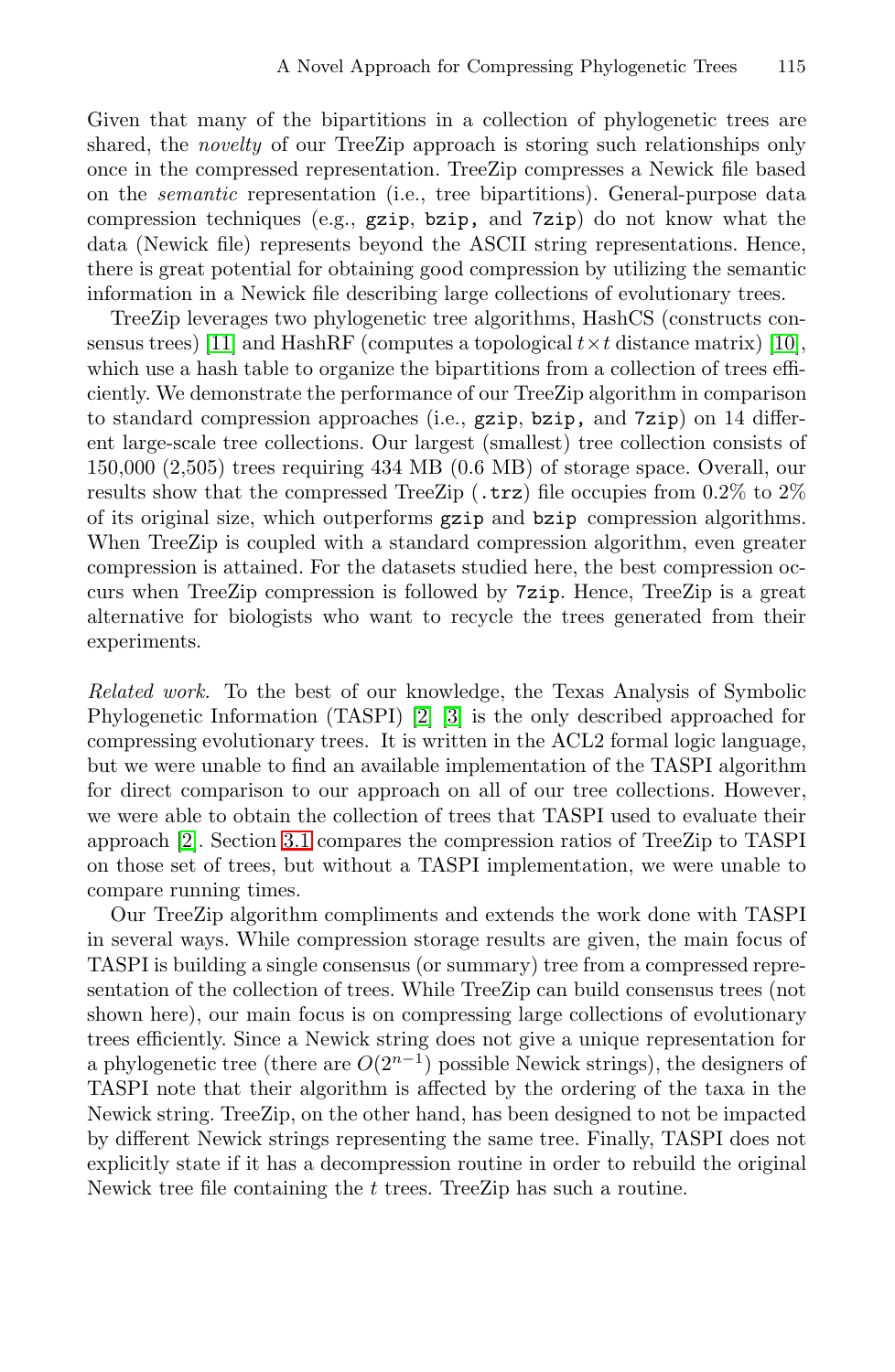# **2 Our TreeZip Algorithm**

Our TreeZip algorithm compresses and decompresses phylogenetic trees based on their shared evolutionary relationships. Under compression, the input to the algorithm is a Newick file and the output is a TreeZip (or  $\alpha$  .trz) file. The input to TreeZip's decompression phase is a .trz file and the output is a Newick file.

#### **2.1 Compression: Converting the Newick File to a** .trz **File**

*Building a hash table from the Newick file.* In the Newick input file, each string *i*, which represents tree  $T_i$ , is read and stored in a tree data structure. During the depth-first traversal of input tree  $T_i$ , each of its bipartitions is fed through two universal hash functions,  $h_1$  and  $h_2$  [1]. Both of these functions require as input a *n*-bit bitstring representation of each bipartition in tree  $T_i$ , where *n* represents the number of taxa. In the *n*-bit bitstring, the first bit is labeled by the first taxon name, the second bit is represented by the second taxon, etc. We can represent all of the taxa on one side of the tree with the bit '0' and the remaining taxa on the side of the tree with the bit '1'. In our example, taxa on the same side of a bipartition as taxon *A* receive a '0'. In Figure 1 tree  $T_1$ 's bipartitions are *AB*|*CDEF, ABD*|*CEF,* and *ABCD*|*EF* which can be described by the bitstrings 001111, 001011, and 000011, respectively.

The hash function  $h_1$  is used to generate the location (index) for storing a bipartition in the hash table.  $h_2$  is responsible for creating a unique and short bipartition identifier (BID) for the bipartition so that the entire *n*-bit bitstring does not have to be analyzed in order to insert bipartitions into the hash table. Our two universal hash functions are defined as follows:  $h_1(B) = \sum b_i a_i \bmod{m_1}$ and  $h_2(B) = \sum b_i a_i \mod m_2$ , where  $A = (a_1, ..., a_n)$  is a list of random integers in  $(0, ..., m_1-1)$  and  $B = (b_1, ..., b_n)$  is a bipartition represented as an *n*-bit bitstring.  $m_1$  represents the number of entries (or locations) in the hash table.  $m_2$ represents the largest bipartition ID (BID) given to a bipartition.  $b_i$  represents the *i*th bit of the *n*-bit bitstring representation of the bipartition *B*.

Figure 3(a) shows how the bipartitions from Figure 1 are stored in our hash table. Each entry in the hash table consists of BID, a bitstring representation of the bipartition, and a list of trees that contain that bipartition. Using these universal hash functions, the probability that any two distinct bipartitions *B<sup>i</sup>* and  $B_j$  collide (i.e.,  $h_1(B_i) = h_1(B_j)$ ) is  $\frac{1}{m_1}$ . In Figure 3, *H*[1] and *H*[8] show two different bipartitions colliding to the same location in the hash table. Bipartitions *ABCF*|*DE* and *ABCE*|*DF* both reside in *H*[1] and *ABCD*|*EF* and *ABD*|*CEF* reside in  $H[8]$ . However, these colliding bipartitions are differentiated by their  $h_2$  hash value. In location  $H[1]$ ,  $h_2$  values 56 and 81 differentiate bipartitions *ABCF*|*DE* and *ABCE*|*DF*, respectively.

The probability of a double collision  $(h_1(B_i) = h_1(B_i)$  and  $h_2(B_i) = h_2(B_i)$ is  $O(\frac{1}{c})$ , where *c* can be an arbitrarily large number [1]. Double collisions often result in an incorrect result for the underlying application. In our experience with using these hash functions in our phylogenetic applications (HashCS, HashRF,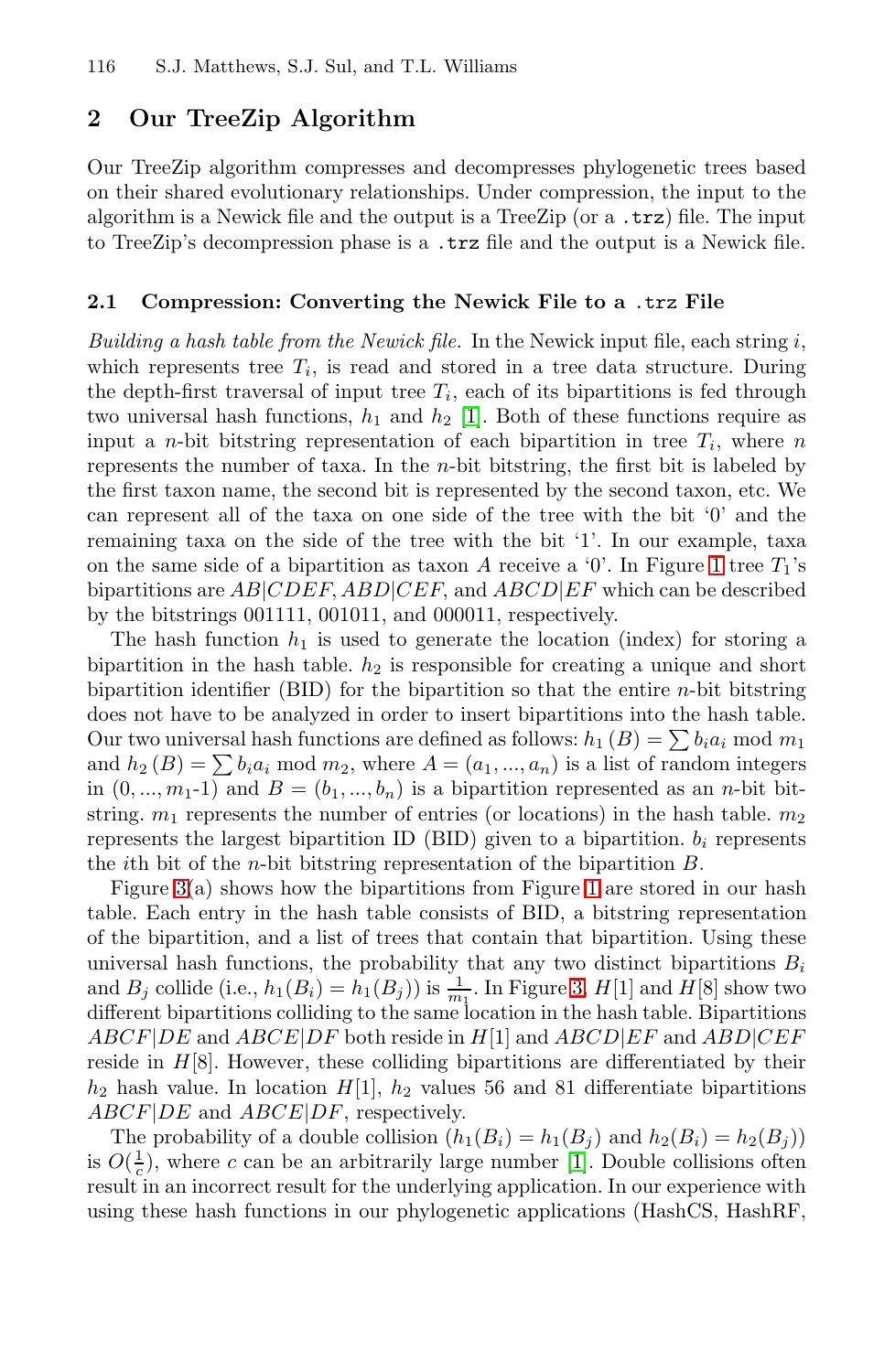

**Fig. 3.** TreeZip compressed file, which was obtained from our hash table data structure, for the phylogenetic trees shown in Figure 1. The symbol represents a visible space that is in the TreeZip file.

and TreeZip), we have not encountered double collision even when using small *c* values. For *t* trees on *n* taxa,  $O(nt)$  time is required to construct the hash table.

*Converting the hash table to .trz format.* Once all of the bipartitions are organized in the hash table, we can begin the process of writing the .trz compressed file, which is binary. Figure 3(b) shows a compressed version of the hash table in Figure  $3(a)$ . The first three lines of the .trz file represent the taxa names, the number of trees in the file, and the number of unique bipartitions denoted by lines 1–3 in the .trz file in Figure 3(b). The remaining lines in the .trz file are related to the bipartitions contained in the *t* evolutionary trees. Each of the remaining lines is composed of two parts (*n*-bit bitstring and list of tree ids) separated by a single space.

We run-length encode our bitstrings. Run-length encoding is a form of data compression in which runs of data (i.e, sequences in which the same data value occurs in many consecutive data elements) are stored as a single data value and count, rather than as the original run. For the bitstring 001111 in Figure 3, we would have a run-length encoding of 0:2 1:4, where each  $x : y$  element represents the data value  $(x)$  and the number of repetitions  $(y)$ . Since bitstrings can either contain runs of 1s or 0s, we introduce two new symbols. 1: is encoded as K, while 0: encoded as L. (We use characters A through J for compressing our list of tree ids described shortly.) Hence, we encode the bitstring 001111 as L2K4. In our experiments, we considered taking every group of 7 bits in our bitstring and translating it to an ASCII character. However, we were able to get better compression by using run-length encoding, which showed significant benefits on our biological tree collections consisting of thousands of taxa.

The set of unique bipartitions comprise the remaining portion of the .trz file. Let T represent the set of evolutionary trees of interest, where  $|T| = t$ . For a bipartition *B*,  $\mathcal{B}_{in}$  represents the set of the trees in T that share that bipartition.  $\mathcal{B}_{out}$  is the set of trees that do not share bipartition *B*. Since these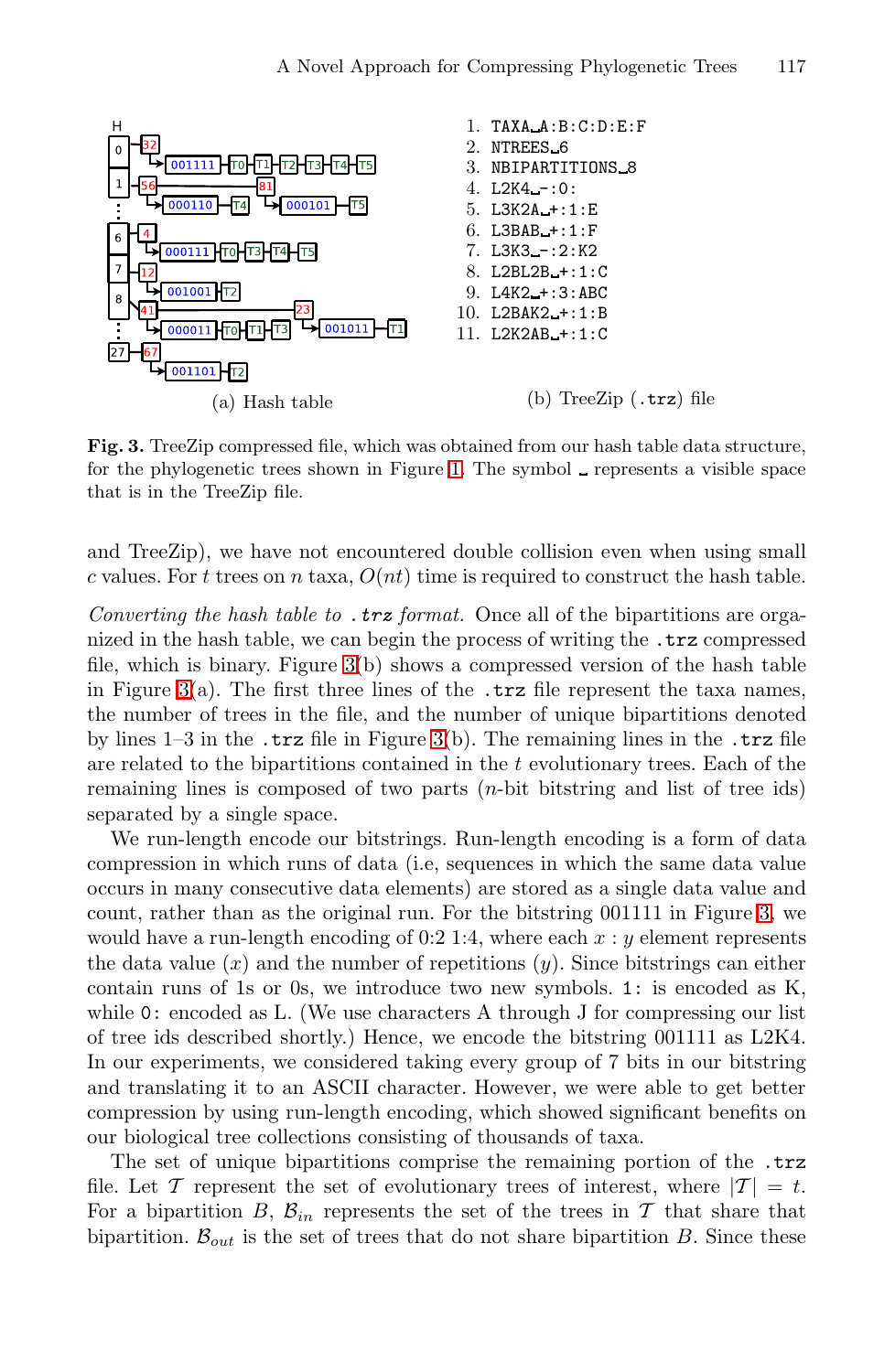#### 118 S.J. Matthews, S.J. Sul, and T.L. Williams

sets are complements, their union comprises the set  $\mathcal T$ . To minimize the amount of information present in our .trz output, we print out the contents of the smaller of these two sets. If  $|\mathcal{B}_{in}| \leq |\mathcal{B}_{out}|$ , then we output  $\mathcal{B}_{in}$ . Otherwise,  $\mathcal{B}_{out}$ is outputted. In our .trz file, we denote  $\mathcal{B}_{in}$  and  $\mathcal{B}_{out}$  lines with the '+'and '-' symbol, respectively.

Even with use of the smaller of the  $\mathcal{B}_{in}$  or  $\mathcal{B}_{out}$  sets, the list of tree ids can get very large. This is due to the fact that as *t* grows large, the number of bytes necessary to store a single id also grows. Since the trees are inserted into the hash table in their order of appearance in the Newick file, our lists of tree ids will be in increasing order. As a result, we store the differences between adjacent elements in our tree id list. These differences are then run-length encoded. To eliminate the need for spaces between the run-length encoded differences, the first digit of every element is encoded as a character, with 0 *...* 9 represented by A *...* J. Consider bipartition *ABCD*|*EF* (bitstring 000011), which is in *H*[8] in Figure 3. The  $\mathcal{B}_{in}$  set will be used for this bipartition, and its run-length encoded differences will be 0 1 2, which will be encoded as ABC on line 9 in the .trz file.

Finally, one of the guiding factors for our TreeZip format is not only effective compression, but also readability. We did try several different compression schemes for our TreeZip approach, but the compression algorithm described here gave the best compression along with the best decompression times (not shown).

#### **2.2 Decompression: Converting the** .trz **File to a Newick File**

Two major steps of the decompression in TreeZip are decoding the contents in the .trz file and rebuilding the collection of *t* trees. Decoding reconstructs the original hash table information which consists of bitstrings and the tree ids that contain them. When the .trz file is decoded, each line of the file is processed sequentially. First, the taxa information is fed into TreeZip. Next, the number of trees is read. Each bipartition is then read sequentially.

To assist in bipartition collection, we maintain two data structures. The first, which we will refer to as *V* , is a vector of the bipartitions contained in *all* of the *t* trees. The second, *M*, is a  $t \times k$  matrix, where  $k = n - 3$  is the maximum possible number of bipartitions for a phylogenetic tree. The length of the matrix *M* corresponds to the number of trees specified in the .trz file. Each row *i* in matrix *M* corresponds to the bipartitions required to rebuild tree *Ti*. For example, in figure 3, the bipartition 000011 is shared among all the trees. It is therefore added to vector  $V$ . On the other hand, the bipartitions on lines  $5$  and 6 are contained in only trees 4 and 5 respectively, and therefore will be added to  $M[4]$  and  $M[5]$ . The bipartition on line 9 will be added to  $M[0], M[1]$ , and  $M[3]$ since ABC decodes to the tree ids  $T_0, T_1$ , and  $T_3$ . Line 7 in our .trz file warrants special attention. Since this line belongs to the set B*out*, we know upon decoding that this bipartition does *not* belong to trees 1 and 2. Therefore, the bipartition is added to rows  $M[0], M[3], M[4]$ , and  $M[5]$ .

The decoded bitstrings are the basic units for building trees. Once the bitstrings and the associated tree ids are decoded, we can build the original trees one by one. In order to build tree  $x$ , the tree building function receives as input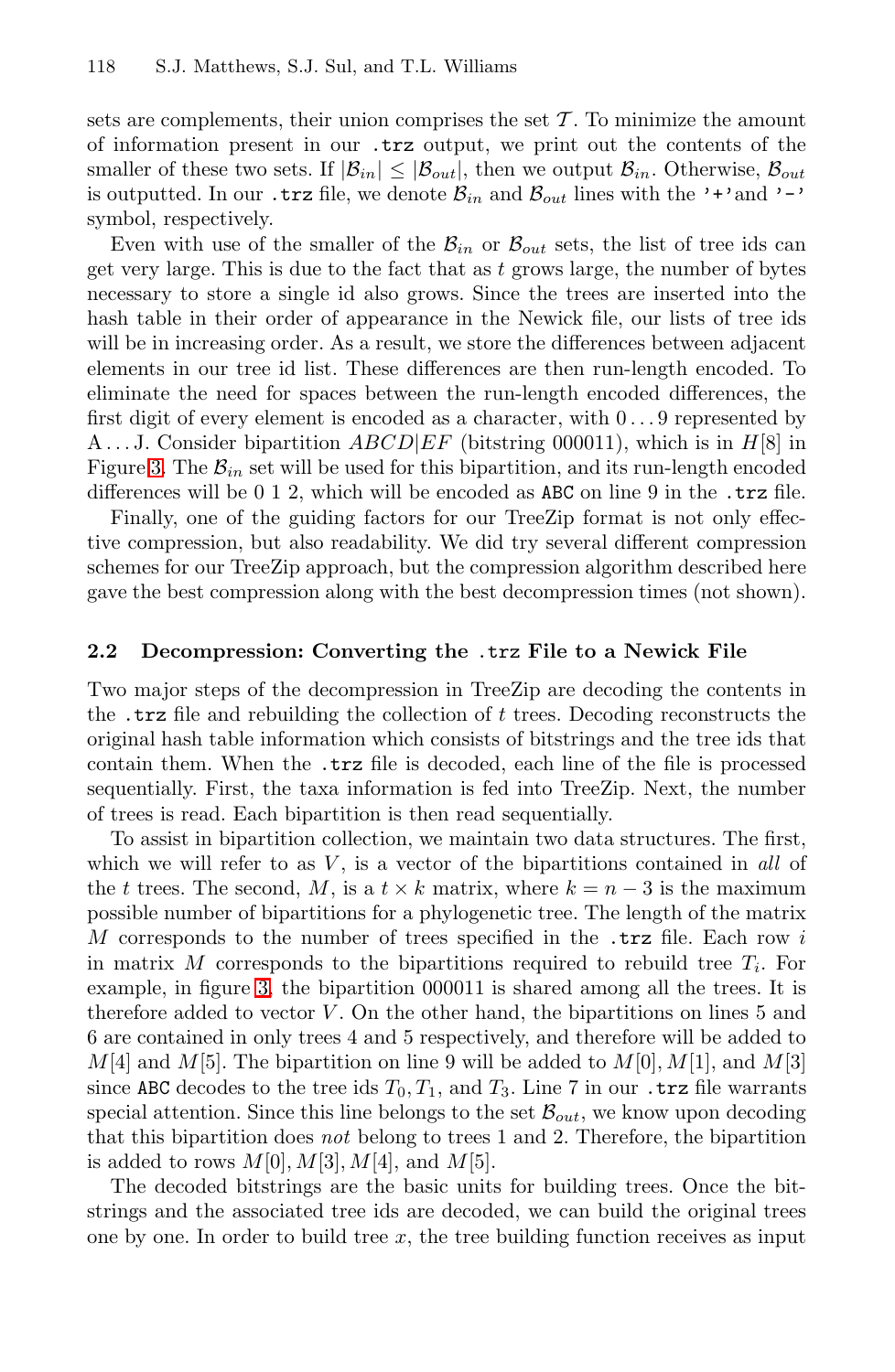the vector *V* containing bipartitions shared among all of the trees and matrix row  $M[x]$  which contains the bipartitions encoded as bitstrings for tree x. Since vector *V* contains the bitstrings common to all the trees, it is always passed to the tree building function.

Each of the *t* trees is built starting from tree  $T_0$  and ending with tree  $T_{t-1}$ , whose bipartitions are stored in  $M[0]$  and  $M[t-1]$ , respectively. The trees are reconstructed in the same order that they were in the original Newick file. However, given  $O(2^{n-1})$  possible Newick strings for a tree  $T_i$ , the Newick representation that TreeZip outputs for tree  $T_i$  will probably differ from the Newick string in the original file. However, this is not a problem semantically since the different strings represent the same tree.

In order to build tree  $T_i$ , the bitstrings in matrix  $M[i]$  and vector  $V$  are merged into a single array of bitstrings. Initially, tree  $T_i$  is represented as a star tree on *n* taxa. Bipartitions from  $M[i]$  are added to refine tree  $T_i$  based on the number of 1's in its bitstring representation. (The number of 0's could have been used as well.) The more 1's in the bitstring representation, the more taxa that are grouped together by this bipartition. A star tree is an bitstring representation consisting of all 1's. For each of  $T_i$ 's bitstrings, we count the number of 1's it contains. Bipartitions are then sorted in increasing order of their bitstrings, which means that bipartitions that group together the most taxa appear first. The bipartition that groups together the fewest taxa appears last in the sorted list of '1' bit counts. For each bipartition, a new internal node in tree  $T_i$  is created. Hence, the bipartition is scanned to put the taxa into two groups—taxa [with '0' bits compo](http://treezip.googlecode.com)se one group and those with '1' bits compose the other group. The taxa indicated by the '1' bits become children of the new internal node. The above process repeats until all bipartitions are added to tree *Ti*.

# **3 Experimental Results**

Our implementation of TreeZip used in the following experiments can be found at http://treezip.googlecode.com. Experiments were conducted on a 2.5Ghz Intel Core 2 quad-core machine with 4GB of RAM running Ubuntu Linux 8.10. We ran our experiments on fourteen sets of trees which are described in Table 1. We use the *compression ratio* measure to evaluate the performance of TreeZip in comparison to general-purpose compression algorithms. The compression ratio *C* is calculated as  $C = \frac{|compressed file|}{|original file|}$ . This result is multiplied by 100 to achieve a percentage. A lower compression ratio denotes better compression of the original file.

#### **3.1 Performance on the TASPI Tree Collection**

In Figure 4, we compare the compression ratio achieved by TreeZip and TASPI on the 9 tree collections used in Collection 3 of [2], which is denoted by datasets 6 through 14 in Table 1. We also show the compression ratio of standard compression approaches (gzip, bzip, and 7zip) achieved on this set of trees, along with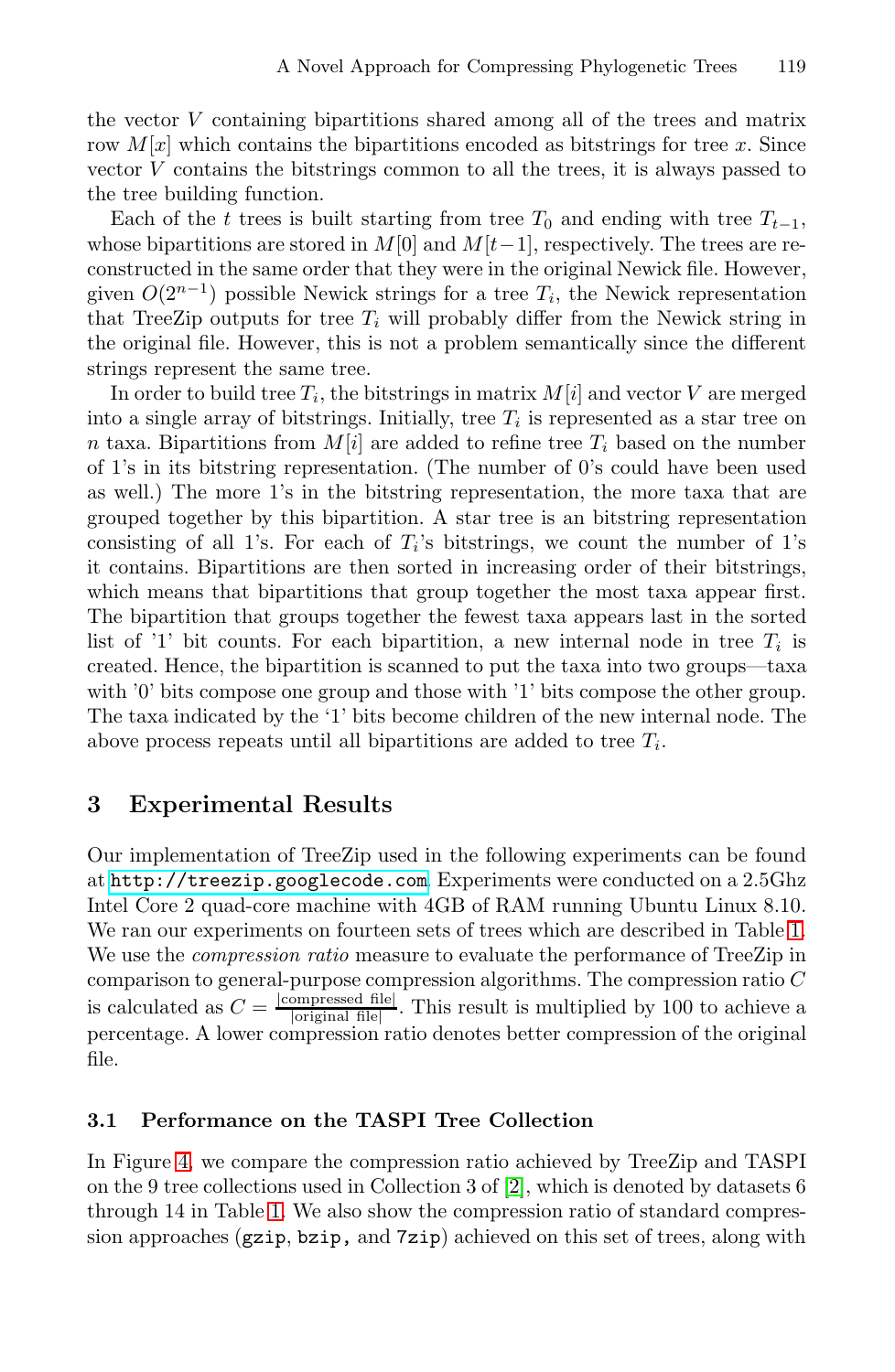#### 120 S.J. Matthews, S.J. Sul, and T.L. Williams

**Table 1.** Characteristics of our biological tree files. The mammals, freshwater, angiosperms, fish, and insects datasets were given to us by biologists. The remaining tree collections are the same ones used by Boyer et al. to evaluate their TASPI approach.

|                | Datasets   | Description                        | Taxa  | <b>Trees</b> | File size $(MB)$ Bipartitions  |        |
|----------------|------------|------------------------------------|-------|--------------|--------------------------------|--------|
| $\mathbf{1}$   | mammals    | Mammalian trees [6]                | 16    | 8,000        | 0.6                            | 13     |
| $\overline{2}$ | freshwater | Organisms from fresh-              | 150   | 20,000       | 16.0                           | 1,168  |
|                |            | water, marine, and oil             |       |              |                                |        |
|                |            | habitats [7]                       |       |              |                                |        |
| 3              |            | angiosperms Flowering plants $[9]$ | 567   | 33,306       | 105.0                          | 2,444  |
| $\overline{4}$ | fish       | Fish<br>(unpub-<br>trees           | 264   | 90,000       | 127.0                          | 12,115 |
|                |            | collection from<br>lished          |       |              |                                |        |
|                |            | Glasner's lab<br>М.<br>at          |       |              |                                |        |
|                |            | Texas A&M)                         |       |              |                                |        |
| 5              | insects    | Insect trees [8]                   | 525   | 150,000      | 434.0                          | 574    |
| 6              | aster328   |                                    | 328   | 2,505        | 5.3                            | 788    |
| 7              | eern476    |                                    | 476   | 2,505        | 7.7                            | 3,019  |
| 8              | john921    |                                    | 921   | 2,505        | 16.0                           | 15,448 |
| 9              | lipsc439   |                                    | 439   | 2,505        | 7.1                            | 903    |
| 10             | mari2594   | Tree Collection 3 from 2,594       |       | 2,505        | 47.0                           | 8,628  |
|                |            | Boyer et al. [2]                   |       |              |                                |        |
| 11             | ocho854    |                                    | 854   | 2,505        | 15.0                           | 3.232  |
| 12             | rbc1500    |                                    | 500   | 2,505        | $(8.1 \text{ in } [2])$<br>8.2 | 1,579  |
| 13             | three567   |                                    | 567   | 2,505        | 9.3                            | 1,588  |
| 14             | will2000   |                                    | 2,000 | 2,505        | 36.0                           | 13,257 |

the ratio of TreeZip coupled with each of these standard approaches. Since an implementation of TASPI is not available publicly, the compression ratio numbers for TASPI were calculated directly from [2]. Since TASPI coupled its approach with the bzip algorithm, we highlight the compression ratio achieved by TASPI and TASPI+bzip (blue), as well as TreeZip and TreeZip+bzip (red). TASPI did not couple its approach with either 7zip or gzip.

TreeZip achieves a better (lower) compression ratio than TASPI across all the listed datasets. For example, on the lipsc439 dataset, TreeZip achieves a compression ratio of 1*.*592%, while TASPI achieves a compression ratio of 5*.*57%. This corresponds to a file size of 116 kilobytes and 406 kilobytes respectively. On the mari2594 dataset, TreeZip achieves a compression ratio of 2*.*34%, compared to TASPI's 7*.*02%. This corresponds to compressed file sizes of 1.1 MB and 3.3 MB respectively.

When coupled with bzip, TASPI achieves a slightly better compression ratio than TreeZip+bzip on most of the datasets. However, these differences are often negligible. For example, on the three567 dataset, TreeZip+bzip has a compression ratio of 0*.*63% compared to TASPI+bzip's 0*.*47%. This corresponds to 60 and 45 kilobytes respectively, a difference of 15 kilobytes. On the lipsc439 dataset, TreeZip+bzip achieves a compression ratio of 0*.*55%, compared to TASPI+bzip's 0*.*48%. This corresponds to compressed files of 40 and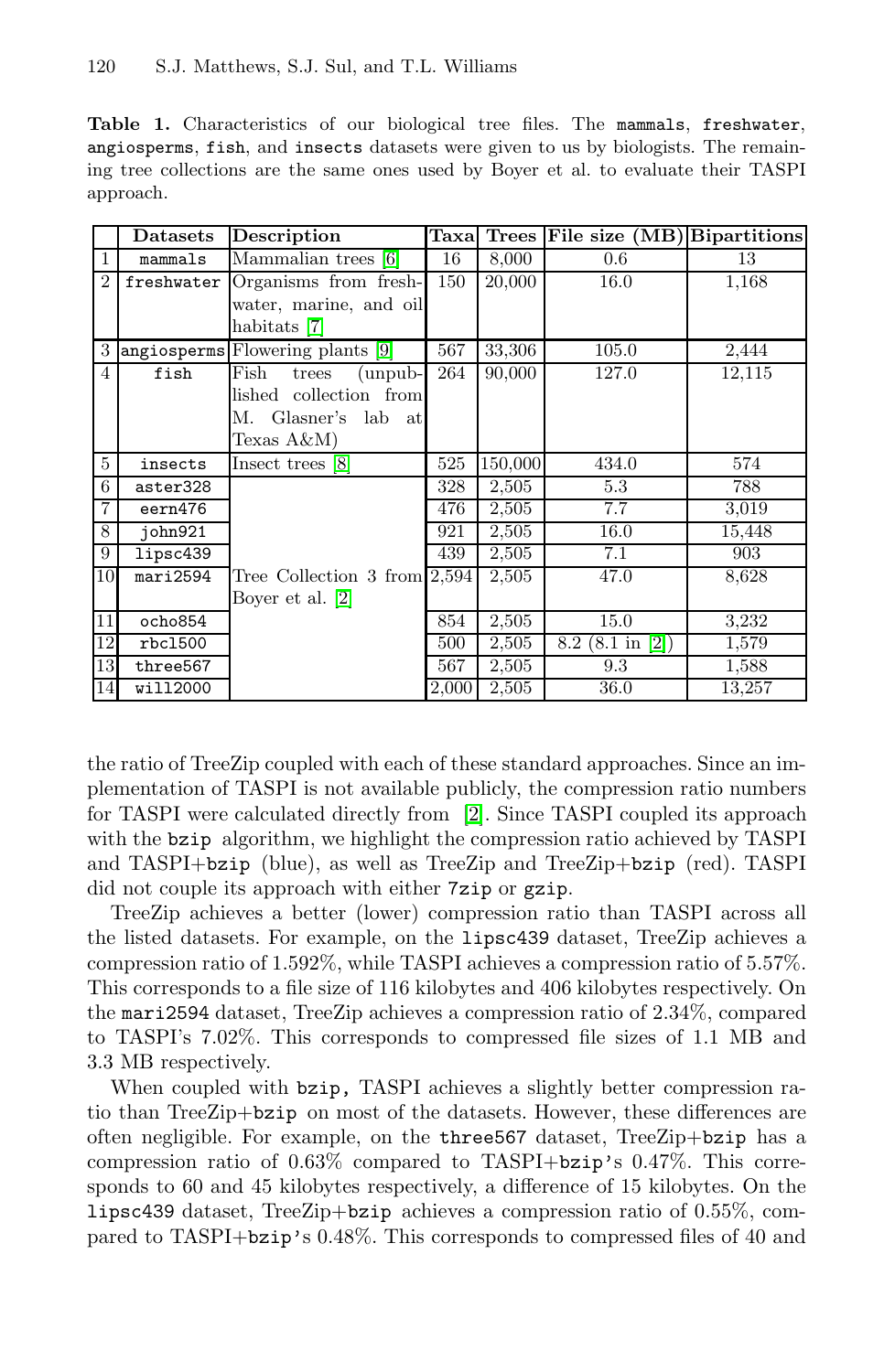

**Fig. 4.** Compression ratios for various algorithms on Newick string representations of evolutionary trees. TASPI and TASPI+bz2 numbers come from [2].

34*.*8 kilobytes in size, respectively. On the largest dataset of this set, mari2594, TreeZip+bzip outperforms TASPI, achieving a compression ratio of 0*.*81% compared to TASPI+bzip's 1*.*07%. This corresponds to file sizes of and 392 and 515 kilobytes, respectively, a difference of 123 kilobytes.

#### **3.2 Performance on Tree Sets Provided by Biologists**

Figure 5(a) shows the performance of TreeZip on the large tree collections (Datasets 1 through 5 in Table 1) given to us by biologists. By itself, TreeZip achieves similar storage to the standard compression algorithms on our biological tree sets. Since all of the trees in the mammals dataset are identical, all approaches achieve the same compression ratio and storage size of 4 kilobytes. For our fish dataset, 7zip outperformed TreeZip and the other standard compression approaches, achieving a ratio of 0*.*46%. TreeZip, on the other hand, had a compression ratio of 1*.*02%. This corresponds to a size of 596 kilobytes compared to TreeZip's 1*.*3 megabytes. Coupling TreeZip with standard compression techniques results in improved performance. Returning back to our fish dataset, TreeZip+7zip achieves a compression ratio of 0*.*261%, which corresponds to 340 kilobytes. This is most evident for our insects dataset, where TreeZip+7zip achieves a compression ratio of 0*.*008%, or roughly 36 kilobytes. On this same dataset, 7zip has a compression ratio of 0.14% resulting in a compressed file of 636 kilobytes. Our results suggest that the greater the level of bipartition sharing and the number of trees, the better TreeZip will perform, especially when coupled with the 7zip approach.

One critical advantage of TreeZip is that it collapses the topologies of the phylogenetic trees into a set of common bipartitions, ensuring that each bipartition appears at most once in the compressed form. Both standard compression techniques and TASPI compress trees at the *string* level. If the Newick string for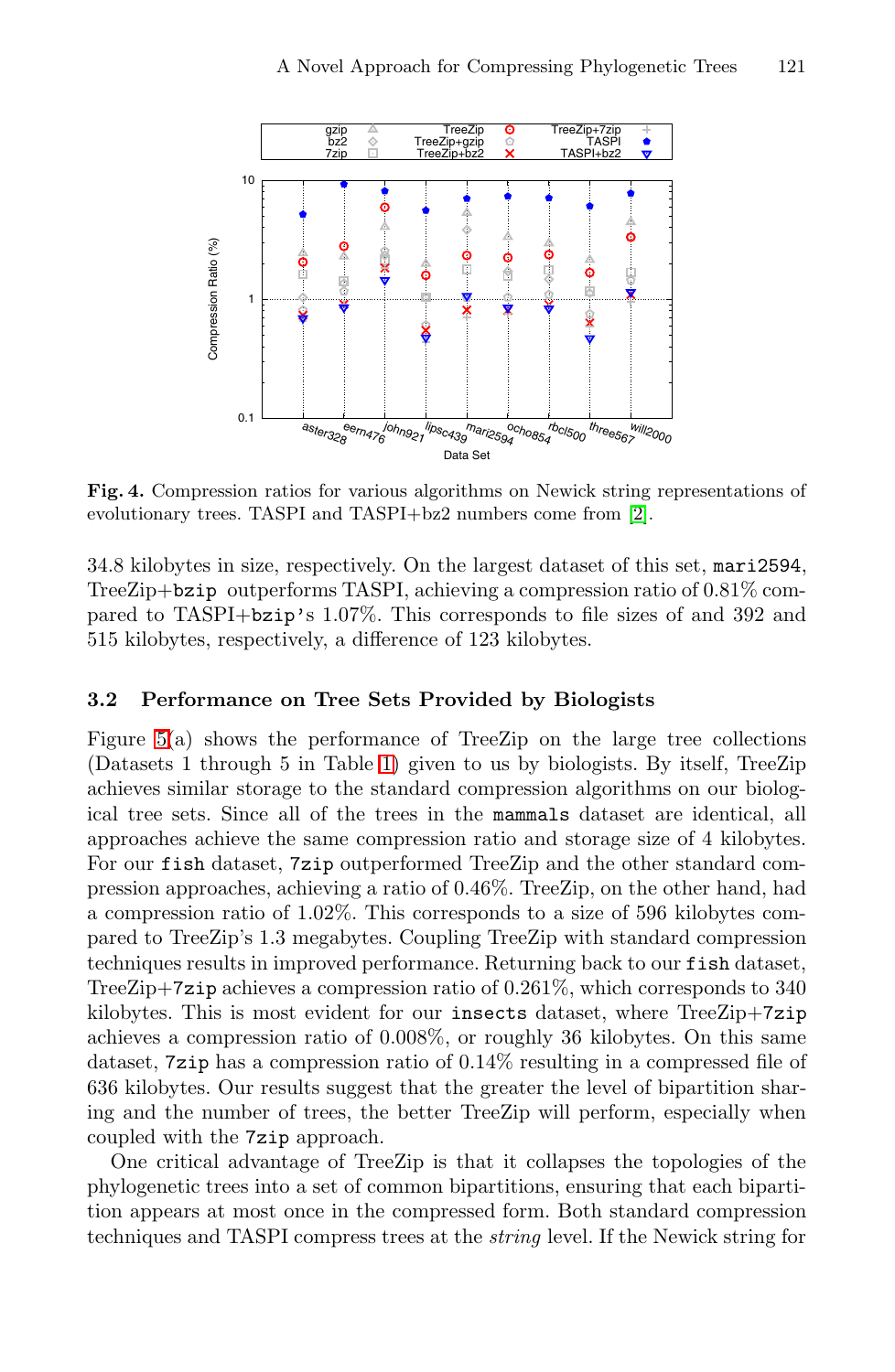

**Fig. 5.** Compression ratios of two different Newick files representing the same set of evolutionary trees



**Fig. 6.** Compression and decompression times for the algorithms under study

a particular tree is rearranged denoting a different, but equivalent, Newick string representation of the same tree, text-based compression approaches will have difficulty identifying shared bipartitions among the *t* trees. Figure 5(b) shows the impact of using different, but equivalent Newick representations (see Figure 2) in our biological tree collections. While TreeZip's performance remains the same, the compression ratio and storage requirements for the standard compression methods explode. For example, for the fish dataset, 7zip's compression ratio increases from 0*.*46% to 10*.*24%. This corresponds to an increase from 596 kilobytes to 13 megabytes. TASPI's storage requirements would also increase under different, but equivalent, Newick strings. In contrast, TreeZip and TreeZip+7zip still requires only 1*.*3 megabytes and 340 kilobytes of storage, respectively.

While TreeZip competes against standard compression algorithms in terms of storage size, it does so at the cost of running time (see Figure 6). While TreeZip's compression speed is about twice as slow as bzip and 7zip (gzip runs extremely fast requiring less than 10 seconds on our datasets), its decompression speed is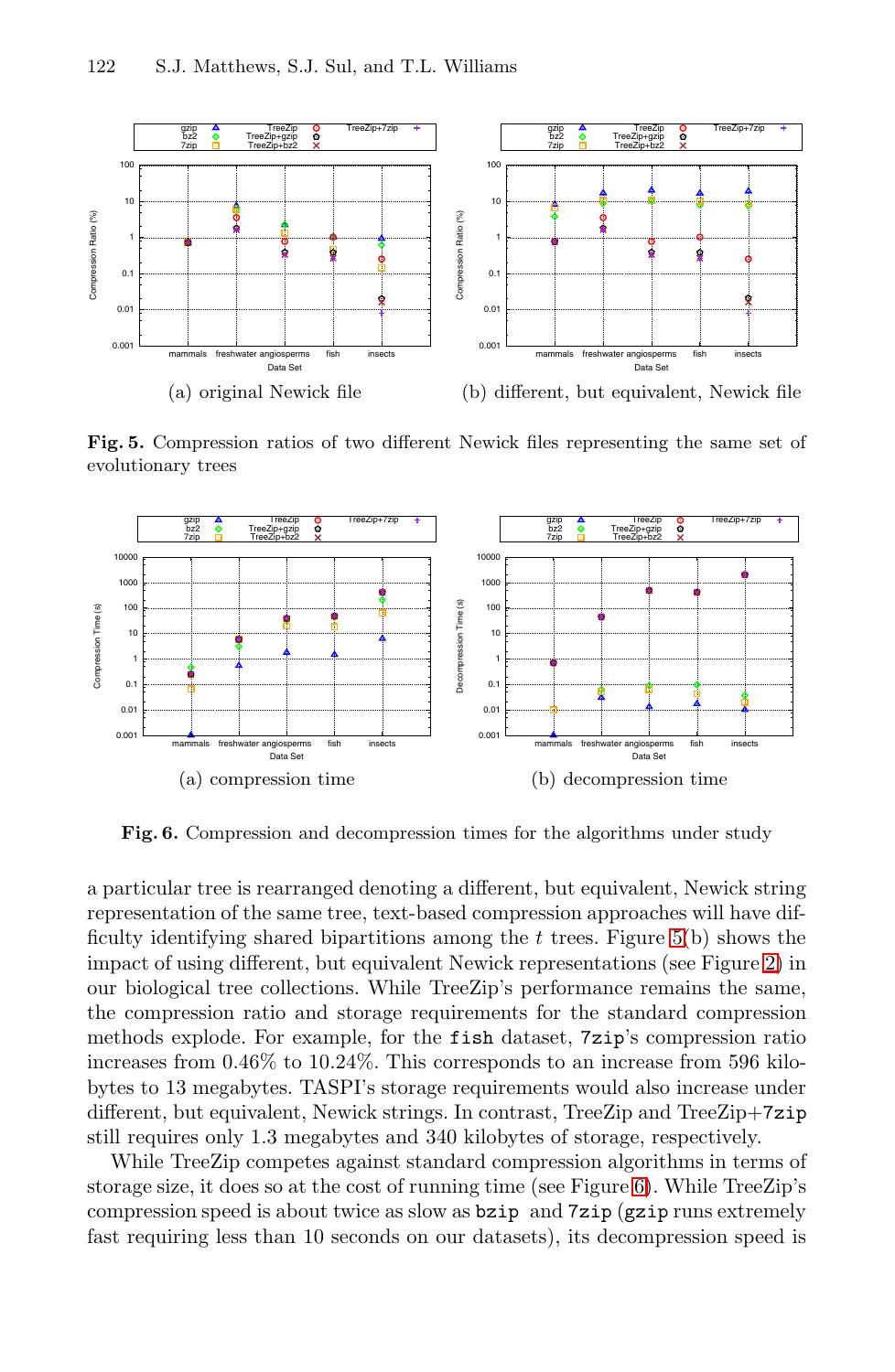very slow. All of the methods require less than a second to decompress, while TreeZip can take anywhere from a second to 3*,* 000 seconds. Obviously, this is a place that needs optimization. However, if the user is merely interested in compressing tree files as part of an archive with very little chance for decompression, then TreeZip is a desirable alternative to standard compression techniques. Furthermore, if there is no predefined ordering of the taxa in the Newick file, then using TreeZip will result in a very small file compared to the alternatives given the robustness of the TreeZip approach.

# **4 Conclusions and Future Work**

Phylogenetic heuristics often produces tens to hundreds of thousands of equallyplausible trees, which are usually stored in a Newick-formatted text file. Due to the number of trees, the size of the input file is easily over hundreds of megabytes making it difficult to store, maintain, and exchange the tree files. In this paper, we introduce our *TreeZip* algorithm, a novel approach that leverages the semantic information among trees to compress the tree files. The advantage of TreeZip over current methods is its ability to uniquely identify shared bipartitions and store this information in a compressed TreeZip (.trz) file, which consumes considerably less storage space than the original Newick file.

Our TreeZip algorithm outperforms standard compression methods by achieving a better compression ratio. For example, our results show that our .trz file occupies from  $0.2\%$  to  $2\%$  of the original Newick file, which outperforms gzip and bzip algorithms. When TreeZip is coupled with standard compression algorithms, it is the best compression technique for phylogenetic trees. Thus, TreeZip can work on two levels. It can work at the .trz file level, where the file can be used as input for other phylogenetic tree algorithms. The benefit of the .trz file is that it is readable and can be queried more easily (without decompression) than the Newick file regarding the evolutionary relationships contained in the collection of *t* trees. Coupling TreeZip with text compression algorithms such as 7zip produces the best storage savings. In addition, a phylogenetic tree can be represented using several different (yet equivalent) Newick string representations. This proves disastrous for standard compression methods, which perform poorly in the absence of any available redundancy at the Newick string level. TreeZip, on the other hand, performs well on such datasets.

Overall, TreeZip's efficient method for compressing trees allows large phylogenetic tree collections to be easily exchanged with others, an essential component for successful scientific collaborations. Without compression, sharing data can become quite tedious, especially across long distances. As biologists obtain more data and use phylogenetic heuristics to build large-scale evolutionary trees, the size of their tree collections will continue to grow in size. Thus, compression algorithms such as TreeZip will become critical tools for helping biologists manage their rapidly expanding phylogenetic tree collections.

In the future, we will optimize TreeZip for speed since the focus in this work was the quality of the compression achieved. Due to the inherent flexibility of